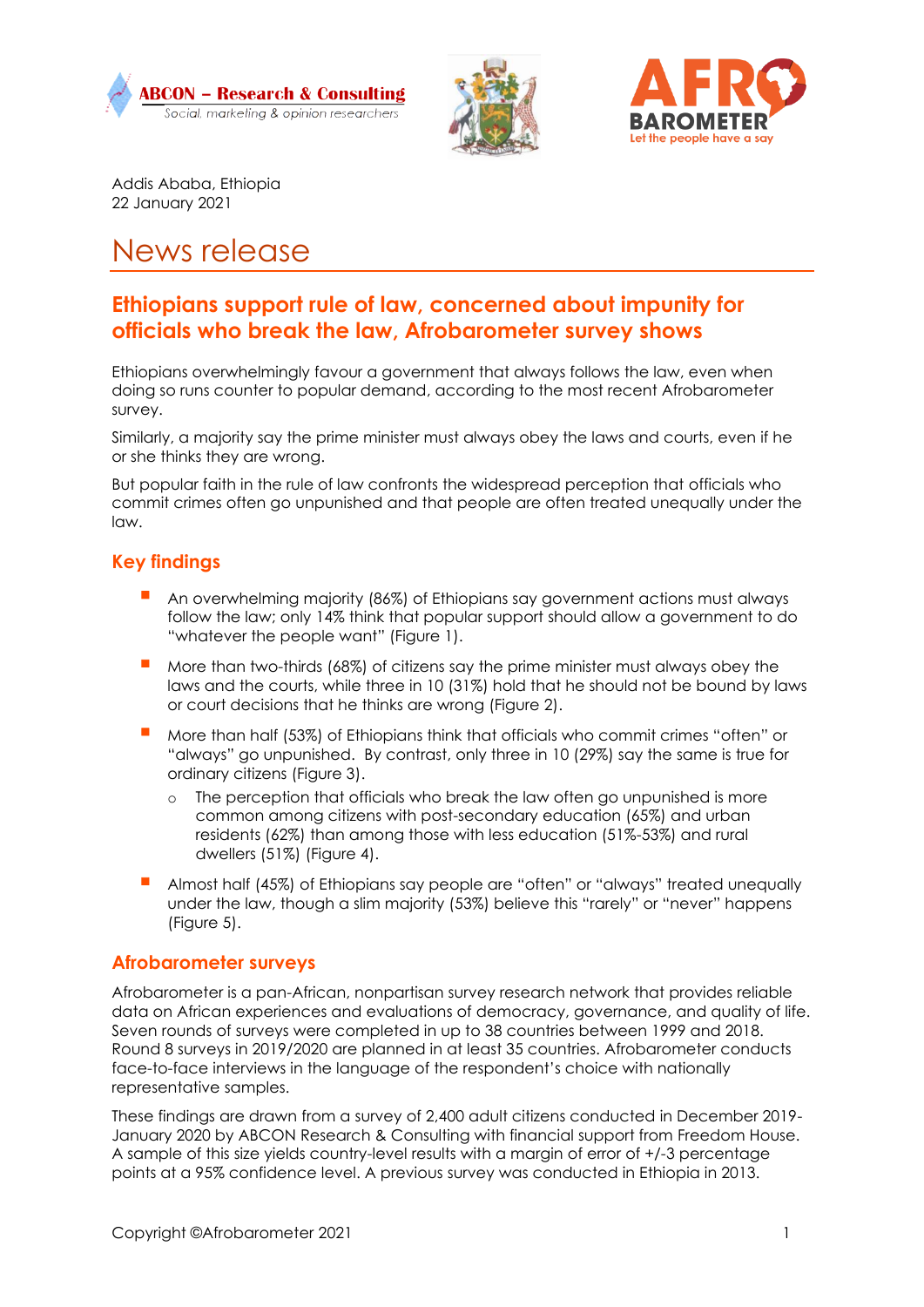

# **Charts**



**Figure 1: Should the government be bound by the law or the will of the people?**  | Ethiopia | 2020

*Respondents were asked: Which of the following statements is closest to your view?*

*Statement 1: A government that enjoys the support of the people should be free to do whatever the people want, even if it is outside the law.*

*Statement 2: The actions of any government, no matter how popular it is, must always follow the law. (% who "agree" or "strongly agree" with each statement)*

**Figure 2: Prime minister must obey the law vs. is free to act** | Ethiopia | 2020



*Respondents were asked: Which of the following statements is closest to your view?*

*Statement 1: Since the prime minister was elected to lead the country, he should not be bound by laws or court decision that he thinks are wrong.*

*Statement 2: The prime minister must always obey the laws and the courts, even if he thinks they are wrong.*

*(% who "agree" or "strongly agree" with each statement)*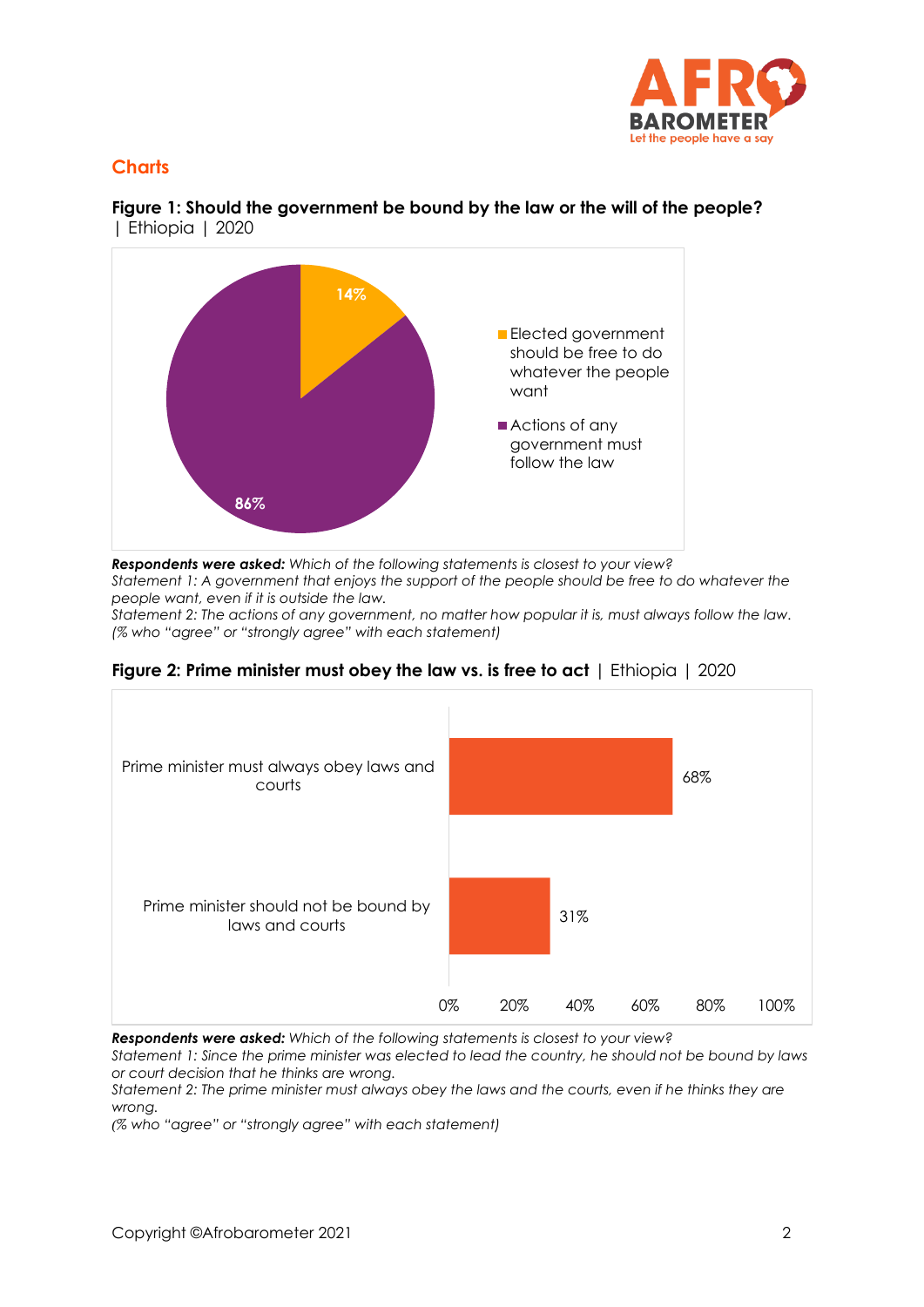



**Figure 3: Impunity for officials vs. ordinary citizens** | Ethiopia | 2020

*Respondents were asked: In your opinion, how often, in this country: Do officials who commit crimes go unpunished? Do ordinary people who break the law go unpunished?* 





*Respondents were asked: In your opinion, how often, in this country, do officials who commit crimes go unpunished? (% who say "often" or "always")*